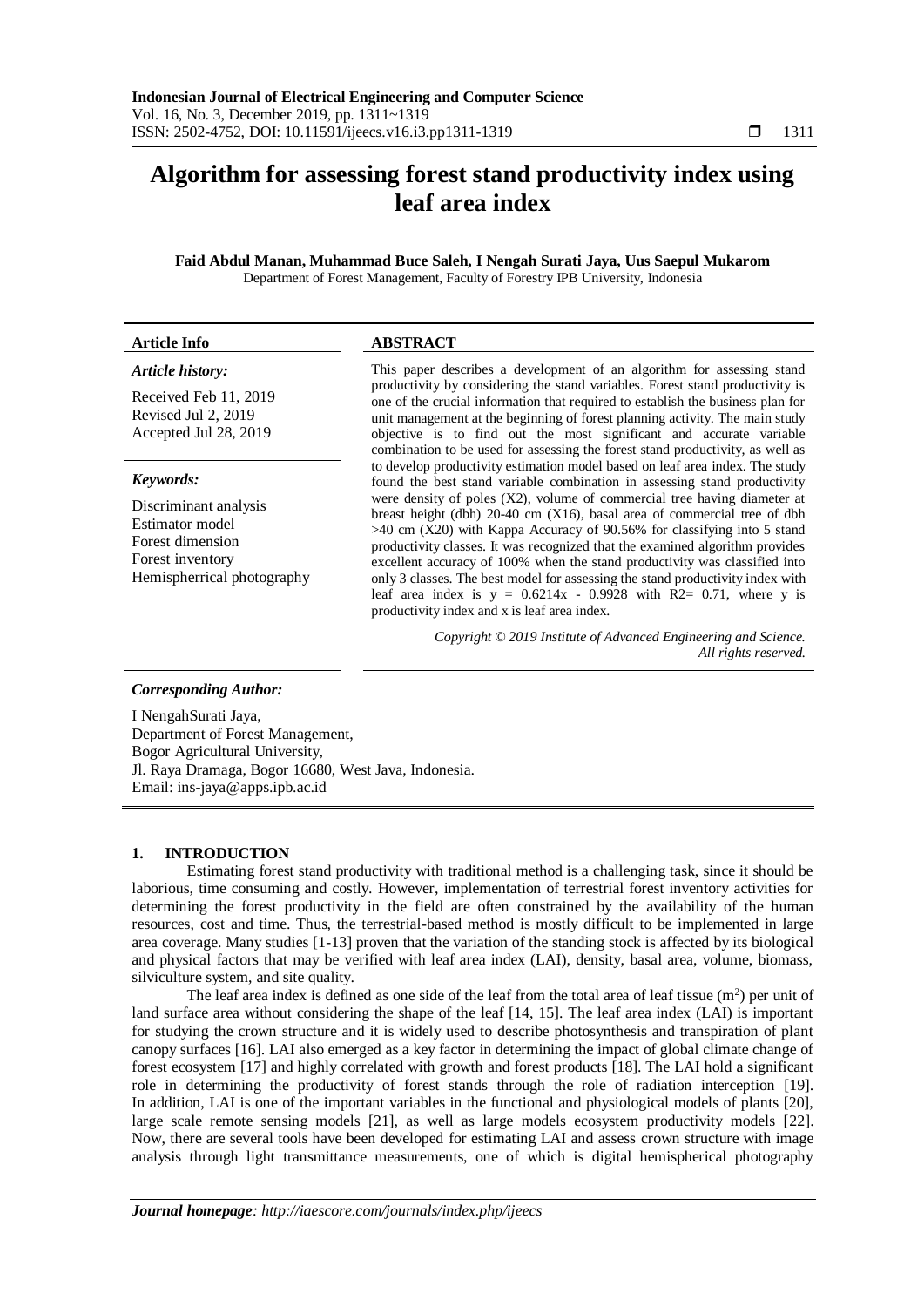(DHP). The use of DHP requires complex image analysis procedures and need a specific software [23-25]. By knowing the LAI, we can assess crown cover conditions and productivity of a forest stand.

Based on the above, the main objective of the study is to identify the determinant factors for assessing the stand productivity using the most consistent and accurate combination of biophysical variables such as stand density, basal area and timber standing stock. The developed discriminant functions would be then used to assess the productivity of the forest stands. The additional study objective is to develop a mathematical model for assessing the productivity class of forest stands using the LAI with DHP technique.

# **2. RESEARCH METHOD**

# **2.1. Date and Site**

The This study was conducted within the concession area of PT Prabu Alaska, Fakfak District, West Papua Province from January to February 2017. Geographically, the study site is located between 132°43' East longitude & 133°21' East longitude and between  $2^{\circ}38'$  South latitude &  $3^{\circ}51'$  South latitude. Furthermore, the data processing, analysis and reporting were carried out between May 2017 and February 2018 at the Remote Sensing Laboratory, Faculty of Forestry, IPB.

## **2.2. Tools, Software, Hardware and Data**

The tools used on the ground data collection were GPS, suunto, rope, measuring tape, compass, range finder, flagging tape, digital camera, fisheye lens. While, the image data processing hardware used was a set of computer unit with the following software: Hemiview 2.1, Gap Light Analyzer v.2, ArcGIS 10.1, Erdas Imagine 9.1, Excel, and Minitab 17. The primary data used were identification of tree species name, number of trees in each observation plot, stand density, basal area, standing stock volume and hemispherical photos.

#### **2.3. Research Procedure**

#### **2.3.1 Vegetation Analysis Data**

Field sampling technique applied in this study was a purposive sampling technique to represent the variation density of a crown cover and stand productivity of forest area. There are also other considerations such as accessibility and locations of plots were in socially allowed areas. In this study, 28 clusters with the size of 50 m x 50 m square-shaped were chosen purposively, in which each cluster was divided into 56 clusters element with the grid size of 25 m x 25 m. In each of cluster element (plot), there are sub-plot having size of 10 m x 10 m and 5 m x 5 m. On each plot, all physical variables were measured. The measured variable were diameter breast height (dbh), total tree height, branch tree height, number of individuals, tree species names and GPS coordinate points. All tree with dbh of ≥20 cm was measured in all 25 m x 25 m size plot, for pole size in 10 m x 10 m, and sapling measured in 5 m x 5 m.

# **2.3.2 Capture and Calculation of LAI Data**

DHP point retrieval was performed at observation time in cloudy conditions, ranging from 9am to 4pm. The camera used was Canon EOS D1200 type with 12mp resolution and hemispherical/fisheye lens Sigma 8mm f/3.5 EX DC. The position of the camera is facing upwards (vertically) and pointing to the north of the compass [16, 26] using hand levelled [26] with height of 1.8 m. Exposure and other settings are automatic from the camera [25, 26], after that a new shot is taken. In this research the calculation of LAI from DHP using algorithm software Hemiview 2.1 with threshold method [16].

#### **2.4. Data Analysis**

### **2.4.1 Estimating Indicator of Forest Stand Productivity**

The stand indicator used as forest productivity could describe the condition of the natural forest. There are three indicators of a sustainable productivity examined, namely: 1) abundance of tree regeneration, 2) residual stands and 3) standing stock potential. The indicator variables were stand density, basal area and stand volume. The indicators and their corresponding variables reviewed in this study are summarized in Table 1 with the following details:

1) Individual density in the field (N)

Individual density was obtained using the following equation:

Individual density (n ha<sup>-1</sup>) =  $\frac{Total \ of \ individual}{Data \ gives}$ Plot area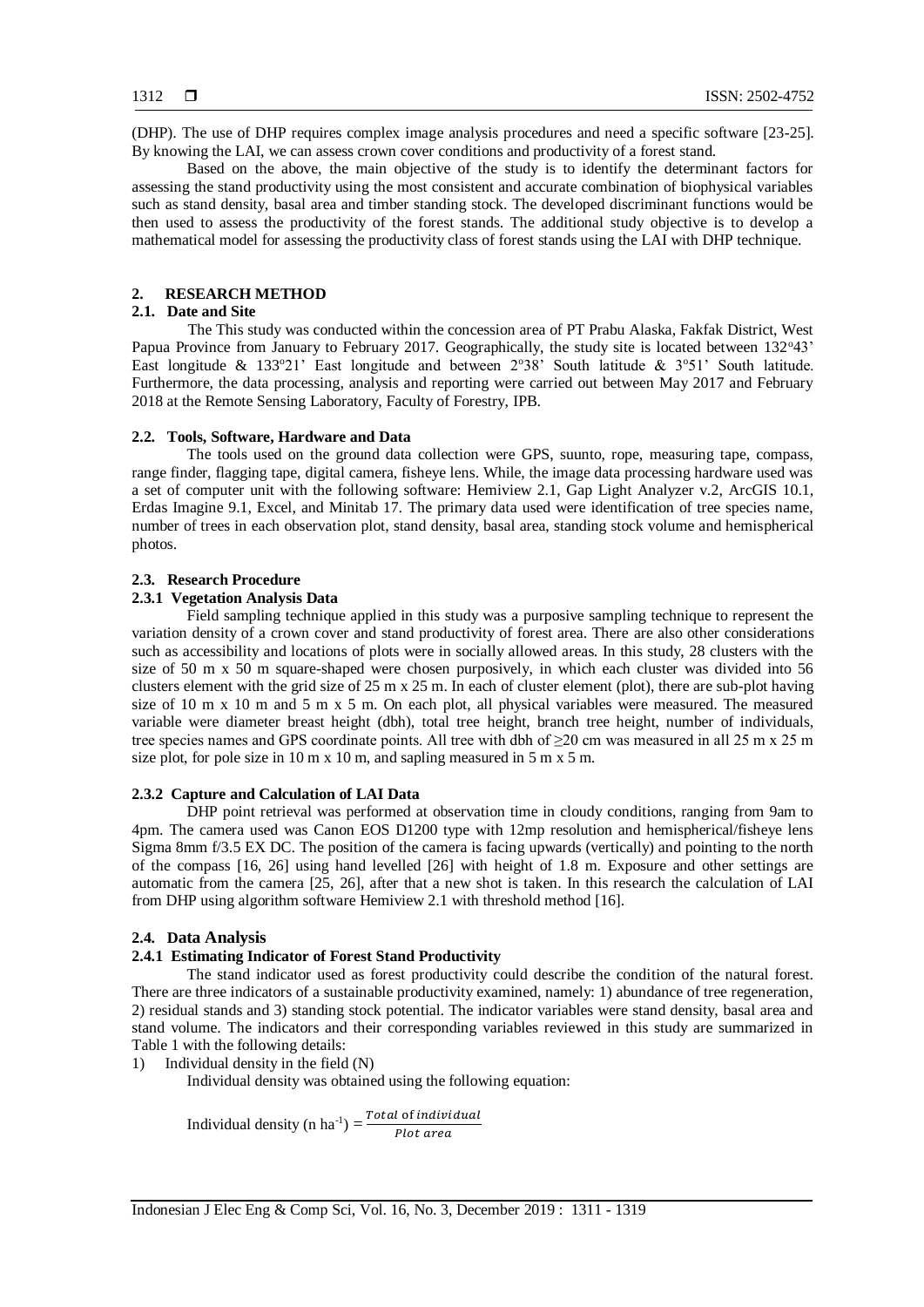#### 1313

2) Basal area (BA)

Basal area was obtained using the following equation:

Basal area  $(m2ha-1) =$  $\frac{1}{4}(\pi(d)^2)$ Plot area

3) Volume (V)

The volume was calculated using the following formula:

Volume (V)  $(m3ha-1) = BA$ . Hbc. F

where:

 $V =$  Volume of trees (m3); BA = Basal area (m2); D = Diameter of tree at breast height(m); Hbc = Clearbole tree height (m);  $\pi$  = Phi (3.14); f = the form factor (0.7)

The variable indicators in Table 1 are classified into 3 classes (low, moderate, high) and 5 classes (very low, low, moderate, high, very high). Classification is using algorithm complete linkage euclidian distance method. After that, a discriminant analysis function of forest stands productivity index is performed.

| Indicators   | Variables                                                                                    | Code     |
|--------------|----------------------------------------------------------------------------------------------|----------|
| Regeneration | Sapling density (n $ha^{-1}$ )                                                               | $X_1$    |
|              | Pole density of the commercial species $(n \, ha^{-1})$                                      | $X_2$    |
|              | Pole density of all species (n ha <sup>-1</sup> )                                            | $X_3$    |
|              | Pole volume of the commercial species $(m^3ha^{-1})$                                         | $X_4$    |
|              | Pole volume of all species $(m^3ha^{-1})$                                                    | $X_5$    |
|              | Tree density of the commercial species with dbh $>20$ cm (n ha <sup>-1</sup> )               | $X_6$    |
|              | Tree density of all species diameter $>20$ cm (n ha <sup>-1</sup> )                          | $X_7$    |
|              | Basal area of the commercial species with dbh $>20$ cm (m <sup>2</sup> ha <sup>-1</sup> )    | $X_8$    |
|              | Basal area of all species diameter > 20 cm $(m^2ha^{-1})$                                    | $X_9$    |
|              | Tree volume of the commercial species with dbh $>20$ cm (m <sup>3</sup> ha <sup>-1</sup> )   | $X_{10}$ |
|              | Tree volume of all species diameter > $20 \text{ cm}$ (m <sup>3</sup> ha <sup>-1</sup> )     | $X_{11}$ |
| Residual     | Tree density of the commercial species with dbh $20-40$ cm (n ha <sup>-1</sup> )             | $X_{12}$ |
| stand        | Tree density of all species diameter $20-40$ cm (n ha <sup>-1</sup> )                        | $X_{13}$ |
|              | Basal area of the commercial species with dbh $20-40$ cm (m <sup>2</sup> ha <sup>-1</sup> )  | $X_{14}$ |
|              | Basal area of all species diameter 20-40 cm (m <sup>2</sup> ha <sup>-1</sup> )               | $X_{15}$ |
|              | Tree volume of the commercial species with dbh $20-40$ cm (m <sup>3</sup> ha <sup>-1</sup> ) | $X_{16}$ |
|              | Tree volume of all species diameter $20-40$ cm (m <sup>3</sup> ha <sup>-1</sup> )            | $X_{17}$ |
| Potential    | Tree density of the commercial species with $dbh > 40$ cm (n ha <sup>-1</sup> )              | $X_{18}$ |
| stock        | Tree density of all species diameter >40 cm (n ha <sup>-1</sup> )                            | $X_{19}$ |
|              | Basal area of the commercial species with dbh $>40$ cm (m <sup>2</sup> ha-1)                 | $X_{20}$ |
|              | Basal area of all species with $>40$ cm (m <sup>2</sup> ha <sup>-1</sup> )                   | $X_{21}$ |
|              | Tree volume of the commercial species dbh >40 cm $(m^3ha^{-1})$                              | $X_{22}$ |
|              | Tree volume of all species with dbh $>40$ cm (m <sup>3</sup> ha <sup>-1</sup> )              | $X_{23}$ |

Table 1. Forest Productivity Indicator Variables

#### **2.4.2 Data Evaluation**

Prior to any further analysis, the data was evaluated descriptively by considering the data normality and outlier of the sample data measured in the field. Basic statistical analysis was done to obtain the mean, standard deviation and coefficient of variance (CV) values and then used to create indicator classes for estimating forest stand productivity. The multicollinearity test was also done to fulfill the statistical rules on discriminant analysis as well as to see the relationship between independent variables. The level of closeness of the relationship between the independent variables was calculated using the Pearson correlation coefficient.

#### **2.4.3 Discriminant Functions Analysis**

In this study, the discriminant function of forest stand productivity was the forward method, where the variables are entered firstly, secondly, thirdly etc. Then, this discriminant method simultaneously identifies the sequence of variables entered.

# **2.4.4 Classification, Accuracy Assessment and Model Selection**

The best model selection is done with accuracy test. The best key indicators and models are determined based on the model with the highest accuracy of all the set variables used. The accuracy assessment method used a confusion matrix, particularly to calculate the overall accuracy (OA) and Kappa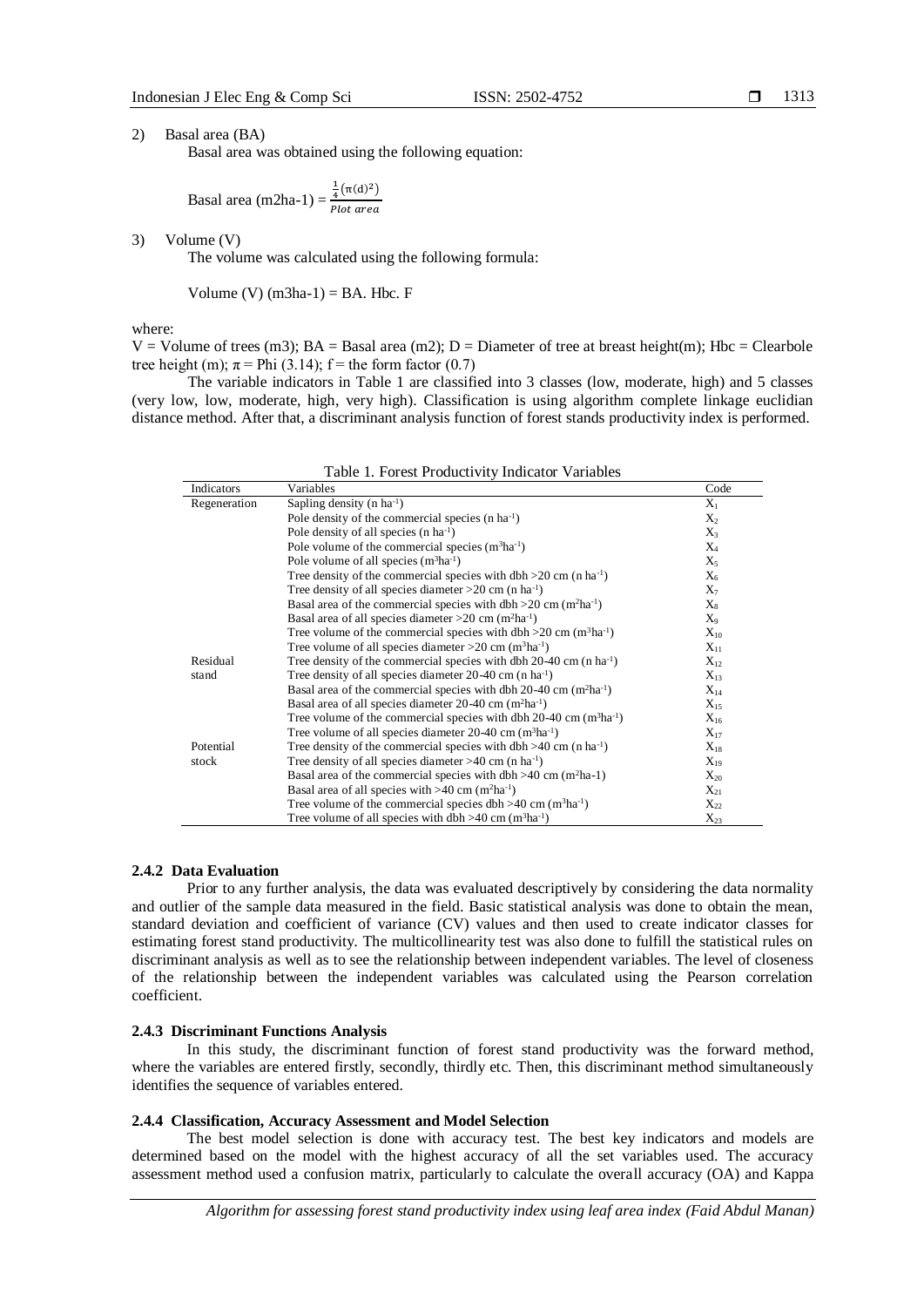Accuracy (KA) [28]. Model selection was done by performing significance test that expresses the significant difference between the Kappa accuracy of each model. These test results were then used to select the best model. If the difference between models has a value of z>1.96, then this means that the model differs significantly, otherwise is similar.

#### **2.4.5 Model Development of Productivity Index with LAI**

The forest stand productivity index was constructed using combination from the selected variable model (as Y variable) associated with leaf area index (as variable X) using regression analysis. Mathematically, the equation of puncture index function of forest stand productivity is presented as follows:

 $PI = f (LAI)$ 

where:  $PI = \text{productivity index}; f (LAI) = \text{function of leaf area index}$ 

### **3. RESULTS AND ANALYSIS**

# **3.1. Density, Basal Area, Volume**

The density variable values were derived from the sample plots measured in the field, expressed as the number of trees per unit area, while the basal area and volume values were derived from the measured tree diameter at breast height (dbh) per unit area. The average of tree density ranging from 31.43 to 123.14 tree ha<sup>-1</sup> (X<sub>6</sub>, X<sub>7</sub>, X<sub>12</sub>, X<sub>13</sub>, X<sub>18</sub>, X<sub>19</sub>), while the average tree basal area is about  $0.05 \pm 0.03$  m<sup>2</sup>ha<sup>-1</sup> (X<sub>9</sub>) which is the basal area of all species in dbh >20 cm. The average tree volume in the dryland natural forest area of Papua around  $0.48 \pm 0.40$  m<sup>3</sup>ha<sup>-1</sup> (X<sub>11</sub>) which is the volume of all species in dbh >20 cm (Table 2).

The result of coefficient of variance (CV) calculation on tree density data ranged from 44.39- 86.81%, tree basal area ranged between 53.70-89.11%, tree volume ranged between 69.91-117.51%. This means that tree density, basal area and volume data has a high variation. It also matches with a statement that the structure of forest stands in Papua has a high diversity [7, 29]. In addition, the average basal area and volume showed a regular pattern based on diameter class. The value of basal area and volume tend to follow the diameter class. The higher the diameter class has the higher value of basal area and volume. The highest basal area and volume value were found in the >40 cm diameter class ranging from 0.03  $\pm$  0.02 m<sup>2</sup>ha<sup>-1</sup> (X<sub>21</sub>) and 0.30  $\pm$  0.34 m<sup>3</sup>ha<sup>-1</sup> (X<sub>23</sub>) for volume. The lowest basal area and volume size were found in the 20-40 cm diameter class ranging from  $0.02 \pm 0.01$  m<sup>2</sup>ha<sup>-1</sup> (X<sub>15</sub>) for basal area and  $0.18 \pm 0.12$  $m<sup>3</sup>ha<sup>-1</sup>$  (X<sub>17</sub>) for volume. Meanwhile, the average tree density decreased by its diameter class. The highest density of trees in the 20-40 cm diameter class was  $88.86 \pm 45.86$  trees ha<sup>-1</sup> (X<sub>13</sub>) and the lowest in the >40 cm diameter class by 33.71  $\pm$  27.41 trees ha<sup>-1</sup> (X<sub>19</sub>). The stand structure forms an inverted J (Figure 1) indicating normal growth conditions in a normal natural forest but has an inverted bell shape in a planted forest, that forest conditions indicated that future forest stands will be safe [1-6, 29-31].

Table 2. Average Mean of Forest Productivity Variables in Study Site

| Variable | Mean    | Std    | CV(%) | Variable | Mean  | Std   | CV(%)  |
|----------|---------|--------|-------|----------|-------|-------|--------|
| $X_1$    | 1992.86 | 631.26 | 31.68 | $X_{13}$ | 88.86 | 45.86 | 51.61  |
| $X_2$    | 391.07  | 190.00 | 48.58 | $X_{14}$ | 0.02  | 0.01  | 56.99  |
| $X_3$    | 453.57  | 194.44 | 42.87 | $X_{15}$ | 0.02  | 0.01  | 53.70  |
| $X_4$    | 73.83   | 39.37  | 53.32 | $X_{16}$ | 0.16  | 0.12  | 76.23  |
| $X_5$    | 88.13   | 40.69  | 46.17 | $X_{17}$ | 0.18  | 0.12  | 69.91  |
| $X_6$    | 110.86  | 54.82  | 49.45 | $X_{18}$ | 31.43 | 27.28 | 86.81  |
| $X_7$    | 123.14  | 54.66  | 44.39 | $X_{19}$ | 33.71 | 27.41 | 81.29  |
| $X_8$    | 0.05    | 0.03   | 60.47 | $X_{20}$ | 0.03  | 0.02  | 89.11  |
| $X_9$    | 0.05    | 0.03   | 54.27 | $X_{21}$ | 0.03  | 0.02  | 85.23  |
| $X_{10}$ | 0.45    | 0.41   | 91.56 | $X_{22}$ | 0.29  | 0.34  | 117.51 |
| $X_{11}$ | 0.48    | 0.40   | 84.41 | $X_{23}$ | 0.30  | 0.34  | 113.25 |
| $X_{12}$ | 78.29   | 42.68  | 54.52 |          |       |       |        |

Another factor affecting the tree density, basal area and volume is the type of tree species [1-6, 10-12]. The tree species found in dryland natural forests of Papua were matoa (*Pometia pinnata*), ketapang (*Terminalia catappa*), batu (*Pterygota horsfiledii*), ketaran (*Koordensiodendron pinnatum*), pala hutan (*Horsfieldia irya*), binuang (*Octomeles sumatrana*), merbau (*Intsia bijuga*), and other types (Figure 2). These tree species are the dominant species in dryland tropical rain forest in Papua [5, 7, 29].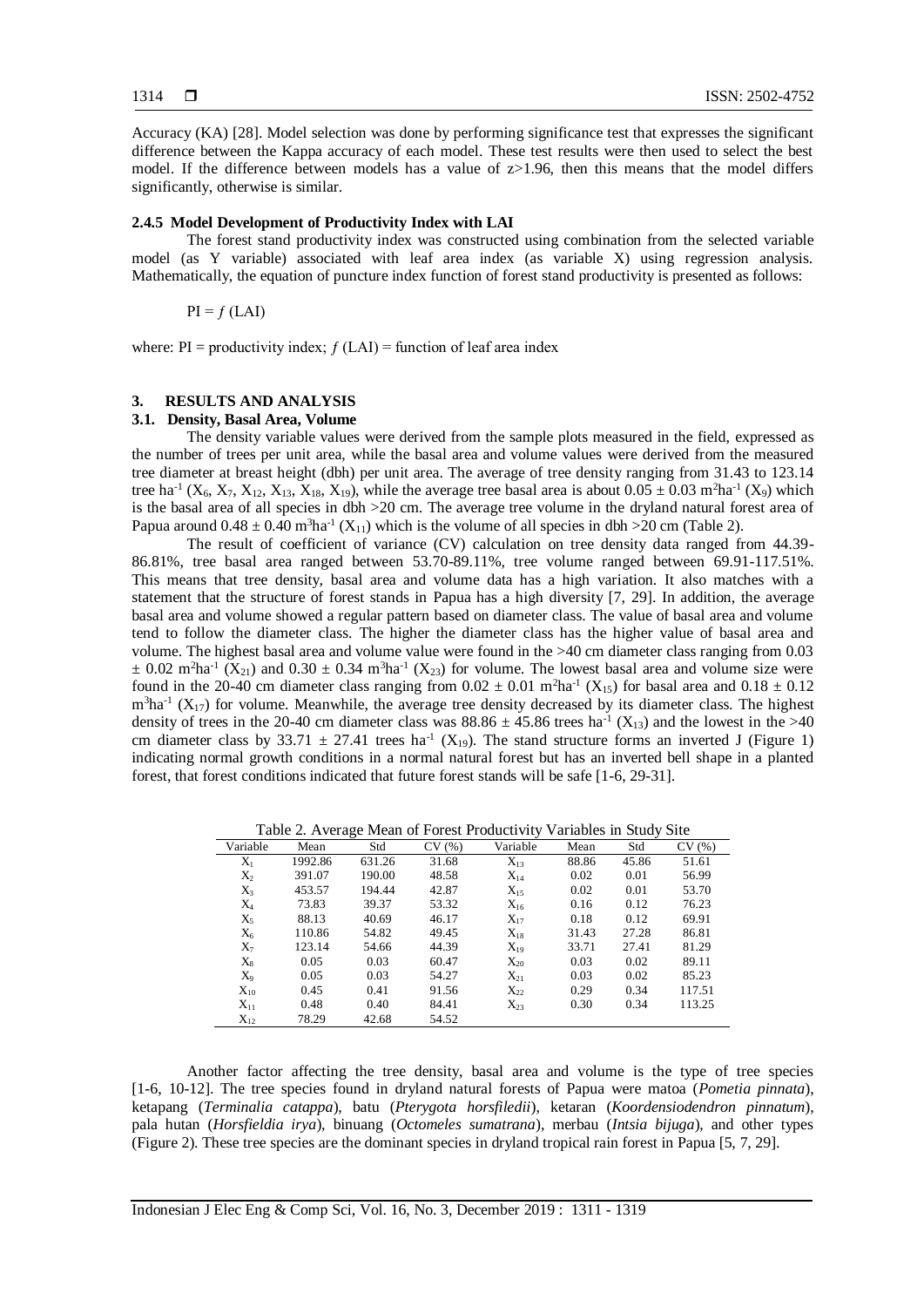

Other Matoa species<br>16% 18% Merbau 6% Ketapang 18% Binuang  $6%$ Damar 6% Pala Hutar Batu  $79/6$ 14% Ketaran  $Q_0$  $mM$ atoa  $D$ Ketapang  $n$ Batu **FIK** etaran  $D$ amar DPala Hutan

Figure 1. The stand structure based on diameter class



mMerbau

**¤Other** species

#### **3.2. Determining Indicator Variables for Estimating Forest Stand Productivity Index**

The classification and determining of forest productivity indicator in natural forest of Papua begins with conducting multicollinearity test by looking at the correlation between variable X. This test is used in determining indicator of forest productivity. The result of correlation matrix obtained informs to select 11 variables from 23 initial variables that will be used as a combination variable to estimate the indicator of forest productivity in Papua (Table 3). The selected variables are sapling density  $(X_1)$ , pole density  $(X_2)$ , tree density >20 cm ( $X_6$ ), basal area >20 cm ( $X_8$ ), V >20 cm ( $X_{10}$ ), tree density 20-40 cm ( $X_{12}$ ), basal area 20-40 cm (X<sub>14</sub>), V 20-40 cm (X<sub>16</sub>), tree density >40 cm (X<sub>18</sub>), basal area >40 cm (X<sub>20</sub>), and V >40 cm (X<sub>22</sub>). The combination of these variables then arranged to form 2, 3, 4, and 5 variable combination with 3 and 5 classes of forest stand productivity. This classification was aimed to obtain the most accurate model with simpler variables, that could be applied with cheaper cost and easily implemented in the field.

| Model          | Forest stand productivity index |       |          |                          | 3 class  |          | 5 class  |          |
|----------------|---------------------------------|-------|----------|--------------------------|----------|----------|----------|----------|
| code           | Regeneration                    |       | Residual |                          | Overall  | Kappa    | Overall  | Kappa    |
|                |                                 |       | stand    | Standing stock           | accuracy | accuracy | accuracy | accuracy |
|                |                                 |       |          |                          | $(\% )$  | $(\%)$   | (% )     | (% )     |
| M1             | $X_2$                           |       |          |                          | 100      | 100      | 100      | 82.97    |
| M <sub>2</sub> |                                 |       | $X_{16}$ |                          | 98.21    | 96.60    | 100      | 83.83    |
| M3             |                                 |       |          | $X_{22}$                 | 100      | 100      | 96.42    | 86.99    |
| M4             | $X_1$                           |       | $X_{16}$ |                          | 96.42    | 81.87    | 100      | 96.46    |
| M5             |                                 |       | $X_{14}$ | $X_{20}$                 | 96.42    | 93.70    | 100      | 86.25    |
| M6             |                                 |       | $X_{16}$ | $X_{20}$                 | 100      | 100      | 92.85    | 83.26    |
| M7             | $X_1$                           |       | $X_{14}$ | $X_{22}$                 | 100      | 100      | 98.21    | 85.71    |
| M8             | $X_2$                           |       | $X_{16}$ | $X_{18}$                 | 98.21    | 93.36    | 98.21    | 87.94    |
| M9             | $X_2$                           |       | $X_{16}$ | $X_{20}$                 | 100      | 100      | 98.21    | 90.56    |
| M10            | $X_1$                           | $X_2$ | $X_{12}$ | $X_{22}$                 | 100      | 100      | 91.07    | 74.14    |
| M11            | $X_1$                           | $X_2$ | $X_{14}$ | $X_{18}$                 | 98.21    | 94.34    | 96.42    | 93.65    |
| M12            | $X_1$                           | $X_2$ | $X_{16}$ | $X_{20}$                 | 100      | 100      | 98.21    | 90.56    |
| M13            | $X_1$                           | $X_2$ | $X_6$    | $X_{14}$<br>$X_{20}$     | 98.21    | 92.53    | 100      | 96.84    |
| M14            | $X_1$                           | $X_2$ | $X_6$    | $X_{16}$<br>$X_{20}$     | 96.42    | 90.36    | 98.21    | 96.46    |
| M15            | $X_1$                           | $X_2$ | $X_{10}$ | $X_{12}$<br>$\rm X_{18}$ | 100      | 100      | 100      | 96.17    |

Table 3. The best 3 Combinations using One to Five Independent Variables to Classify 3 and 5 Classes of Forest Productivity with Complete Linkage Dendrogram and Standardize Euclidian Distance

#### **3.3. Discriminant Function and Productivity Index Accuracy Test**

The study found that the overall accuracy obtained from the classification of forest stand productivity with 3 classes and 5 classes are more than 90%. It was also shown that stand productivity is strongly influenced by stand variables such as regeneration stock (sapling and pole density), residual stand (density, basal area and volume dbh 20-40 cm) also standing stock (density, basal area and volume dbh >40cm). The most consistent and accurate indicators were used as determinants of the productivity of dryland natural forest stands i.e. pole density  $(X_2)$ , volume dbh 20-40 cm  $(X_{16})$ , and basal area dbh >40 cm  $(X_{20})$ (Table 3).

*Algorithm for assessing forest stand productivity index using leaf area index (Faid Abdul Manan)*

**OBimiang**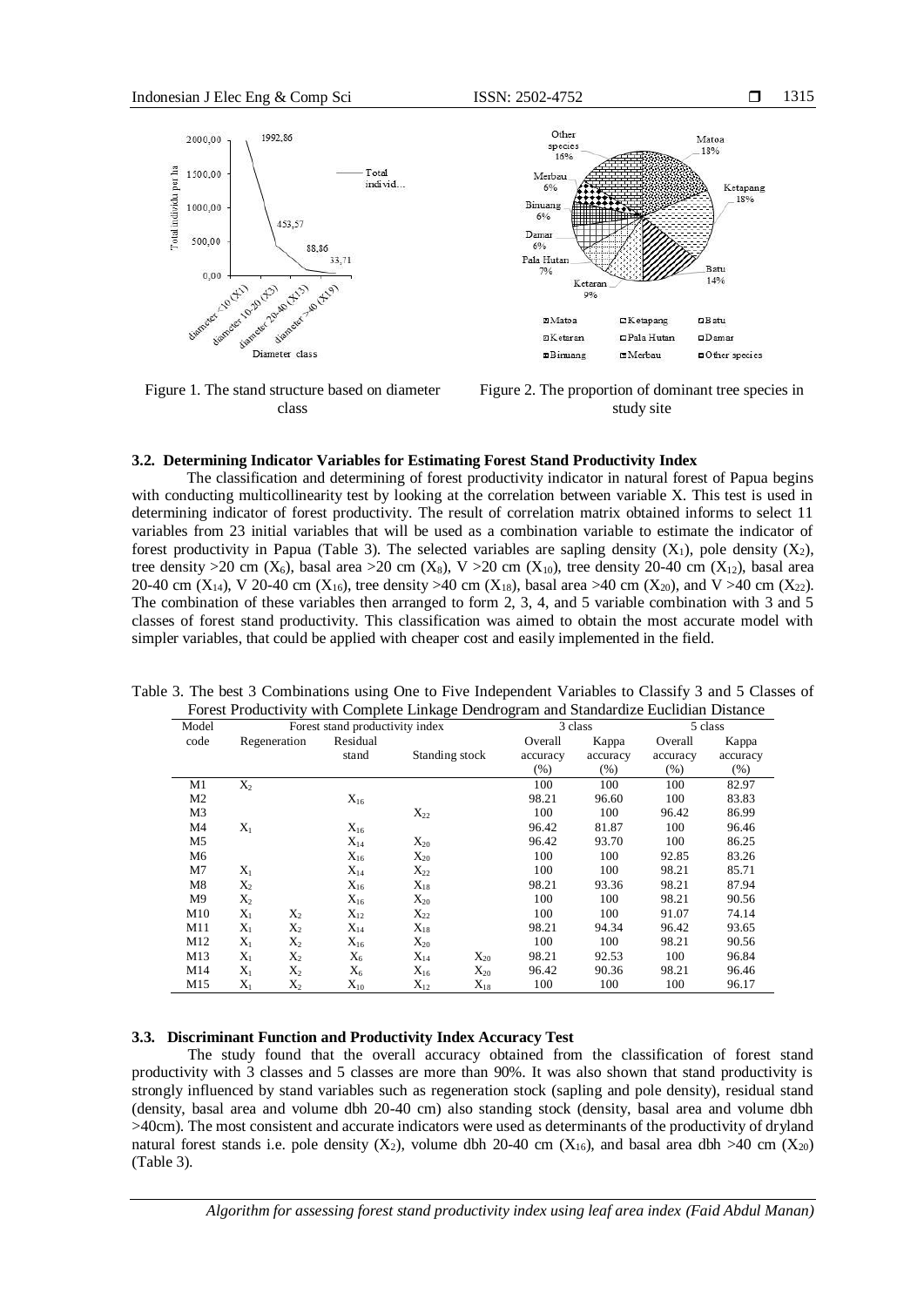The accuracies provided by each five variables combination in assessing stand producitivity is summarized in Table 3. Even with five productivity classes, the accurate productivity assessment was obtained, providing accuracy of more than 85%. The single variable using individual density indicator of pole  $(X_2)$ , dbh 20-40 cm  $(X_{16})$  and volume dbh >40 cm  $(X_{22})$  provide high kappa accuracy value in classifying 3 classes stand productivity, i.e., 100%, 97% and 100%, respectively.

When classifying 5 classes of stand productivity, the study show that 3 variables are consistently needed, namely regeneration stock, residual stand, and stand potential. This can be seen in the 3, 4 and 5 variables combinations, based on the test of significance to the accuracy value of the combination model, the combination of 3, 4 and 5 variables did not differ significantly where the z-test shows the z-value is <1.96. Then, it preferable to select or apply the model with high accuracy and fewer variables. The selected combination that could be used as a forest stand productivity index is the combination no. 9 (M9) with perfect accuracy of 100%. The discriminant function of the 3 classes productivity for combinations of individual pole density variables  $(X_2)$ , volume dbh 20-40 cm  $(X_{16})$  and basal area dbh >40 cm  $(X_{20})$  are presented respectively in Table 4. Productivity class I has a medium  $X_2$  value, low  $X_{16}$  and  $X_{20}$  value. Productivity class II has a high  $X_2$  value, moderate  $X_{16}$  and  $X_{20}$  value. While, productivity class III has a low value of  $X_2$ , and high  $X_{16}$  and X20 value.

Table 4. Discriminant Function for Classifying Forest Productivity using Variables  $X_2, X_{16}$  and  $X_{20}$ 

| <b>Forest Productivity Class</b>                                           | Discriminant Function                                    |  |  |
|----------------------------------------------------------------------------|----------------------------------------------------------|--|--|
|                                                                            | $Y = -5.274 + 0.022 X_2 + 0.002 X_{16} + 0.081 X_{20}$   |  |  |
| н                                                                          | $Y = -33.175 + 0.0556 X_2 + 0.006 X_{16} + 0.237 X_{20}$ |  |  |
| ш                                                                          | $Y = -15.392 - 0.0058 X_2 + 0.016 X_{16} + 0.479 X_{20}$ |  |  |
| Remarks: I Low productivity; II Medium productivity; III High productivity |                                                          |  |  |

#### **3.4 Model Relationship Productivity Index with LAI**

As discussed above, the combination no. 9 (M9) would be the best combination of variables for assessing the 3 classes stand productivity having 100% overall accuracy and kappa accuracy. Based on the best variable regression test, the correlation between forest stand productivity index and leaf area index follow the linear model with the equation  $y = 0.6214x - 0.9928$  with  $R^2 = 0.71$  (Figure 3). The pattern of relation between 3 classes of forest stand productivity index with leaf area index shows linear model, it means that the increase of stand productivity value is influenced by the meeting of the vertical structure of the stand at the observation location. The leaf area index affects the density, basal area and stand volume per unit area. An increase in leaf area index will affect the standing productivity class in general. Thus, the forest stand productivity class could be predicted by using the leaf area index instead of using the traditional stand variables such as basal area, stand density and regeneration. The use of LAI variable might reduce the volume field measurement since the ground LAI could be measured simply by using hemispherical camera.



Figure 3. Regression analysis result of forest productivity index with leaf area index a. linear; b. exponential; c. power; d. logarithmic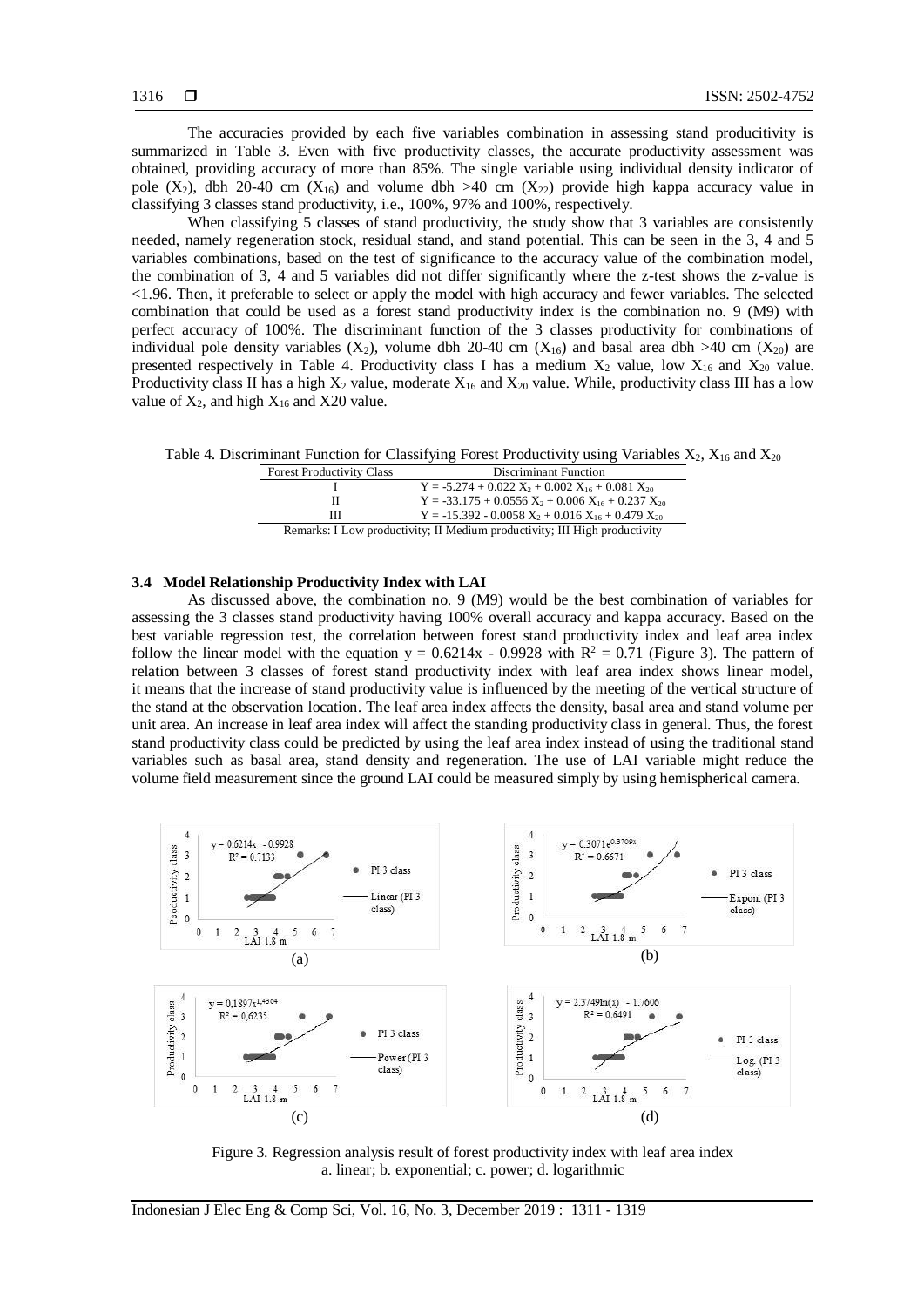#### **3.5. Leaf Area Index Value**

LAI in our research was obtained from hemispherical photographs by using the threshold method in hemiview canopy analysis software. Each one plot represented by a hemispherical photograph which is then analyzed into one LAI value. Thus, in this study we have 56 LAI values which grouped based on stands productivity class in natural forest. Once grouped, we describe a range of LAI values on productivity class. Our research results indicate that there are 3 classes of productivity in study site i.e. productivity class I, productivity class II, and productivity class III. LAI interval of productivity class I is 2.5-3.8, productivity class II vary between 4.0-4.6, and productivity class III between 5.3 to 6.6. This range value showed minimum and maximum range of LAI values forming fairly open to very dense canopy on 3 productivity class in study site. These results can be used to monitor vegetation conditions based on the value of LAI in dryland natural forest of West Papua. Other studies indicate LAI value on broadleaf forest is 4.4-8.8 [22] and global averages from ground measurements of tropical evergreen broadleaf forests around 4.9 [32]. Furthermore, another study shows that the in situ measurements for LAI in evergreen broadleaf forest in East Africa vary between 3.95 to 7.4 [29] and in Amazonian evergreen broadleaf forest between 3.25 and 5.1 [34]. While LAI value in the agroforestry system vary between 1.0-5.3 [16].

Several factors are contributed to LAI value variations in productivity class. The factors closely related to leaf area, tree population density, and tree dimension (basal area, volume). Studies [6], [26] also explained that the increase in plant populations will increase the value of LAI. At the leaf level, these include influences associated with variation in leaf pigments, leaf internal structure, saturation, and the orientation of the leaf relative to solar radiation [21, 25]. Afterwards, heterogeneity in tree height, diameter and the size of tree gaps influences reflectance and light transmittance at the multi tree scale [6, 21, 35].

#### **4. CONCLUSION**

From the foregoing analysis and discussion, the study conclude that the most consistent and accurate indicators used as determinants of stand productivity of dryland forest stands are pole density  $(X_2)$ , volume commercial tree dbh 20-40 cm ( $X_{16}$ ), basal area commercial tree dbh >40 cm ( $X_{20}$ ). Algorithm of complete linkage with standardize Euclidian distance can be used to create a classification of productivity index. It is also concluded that the relationship between forest stand productivity index and leaf area index follow the linear model with the equation  $y = 0.6214x - 0.9928$  with  $R^2$  of 0.71. The study also indicates that productivity variables vary in West Papua with the value of coefficient of variance (CV) calculation on tree density data ranged between 51.61-81.29%, tree basal area ranged between 52.82-87.88%, and tree volume ranged from 69.91-113.60%. Beside the above, LAI value in study site is between 2.5-6.6. Based on the results obtained, it is also concluded that the use of DHP at a height of 1.8 m could be used for estimating the productivity based on the LAI value, particularly in natural forest. The researchers suggest development of other models using DHP Techniques at some height in different ecosystem types.

#### **ACKNOWLEDGEMENTS**

The authors would like to extend highly appreciation to the project manager of the collaboration between the Faculty of Forestry, Bogor Agricultural University and Prabu Alaska Co. Limited for the financial support during the ground data collection in the field and data processing. Sincerely thanks are also extended to the anonymous reviewer for constructive comments and inputs on the original draft of the manuscript.

#### **REFERENCES**

- [1] Muhdin, Suhendang E, Wahjono D, Purnomo H, Istomo, Simangunsong B. The variability of stand structure of logged-over natural forest. *J Manajemen Hutan Tropika*. 2008; 14(2): 81-87.
- [2] Pan Y, Birdsey RA, Phillips O, Jackson RB. The structure, distribution, and biomass of the world's forests. *Annual Review of Ecology Evolution and Systematics*. 2013; 593-622.
- [3] Gyamfi A, Swaine EK, Adam KA, Pinard M, Swaine MD. Can harvesting for timber in tropical forest enhance timber tree regeneration?. *Forest Ecology and Management*. 2014; 314. 26–37.
- [4] Laurans M, Herault B, Vieilledent G, Vincent G. Vertical stratification reduces competition for light in dense tropical forests. *Forest Ecology and Management*. 2014; 329: 79–88.
- [5] Whitfeld T, Lasky J, Damas K, Sosanika G, Molem K, Montgomery R. Species richness, forest structure, and functional diversity during succession in the New Guinea lowlands. *Biotropica*. 2014; 46(5).
- [6] Lefsky MA, Hudak AT, Cohen WB, Acker SA. Pattern of covariance between forest stand and canopy structure in the Pasific Northwest. *Remote Sensing of Environment*. 2005; 95: 517-531
- [7] Kuswandi R, Murdjoko A. Population structures of four tree species in logged-over tropical forest in South Papua, Indonesia: an integral projection model approach. *Indonesian Journal of Forestry Research*. 2015; 2: 93-101.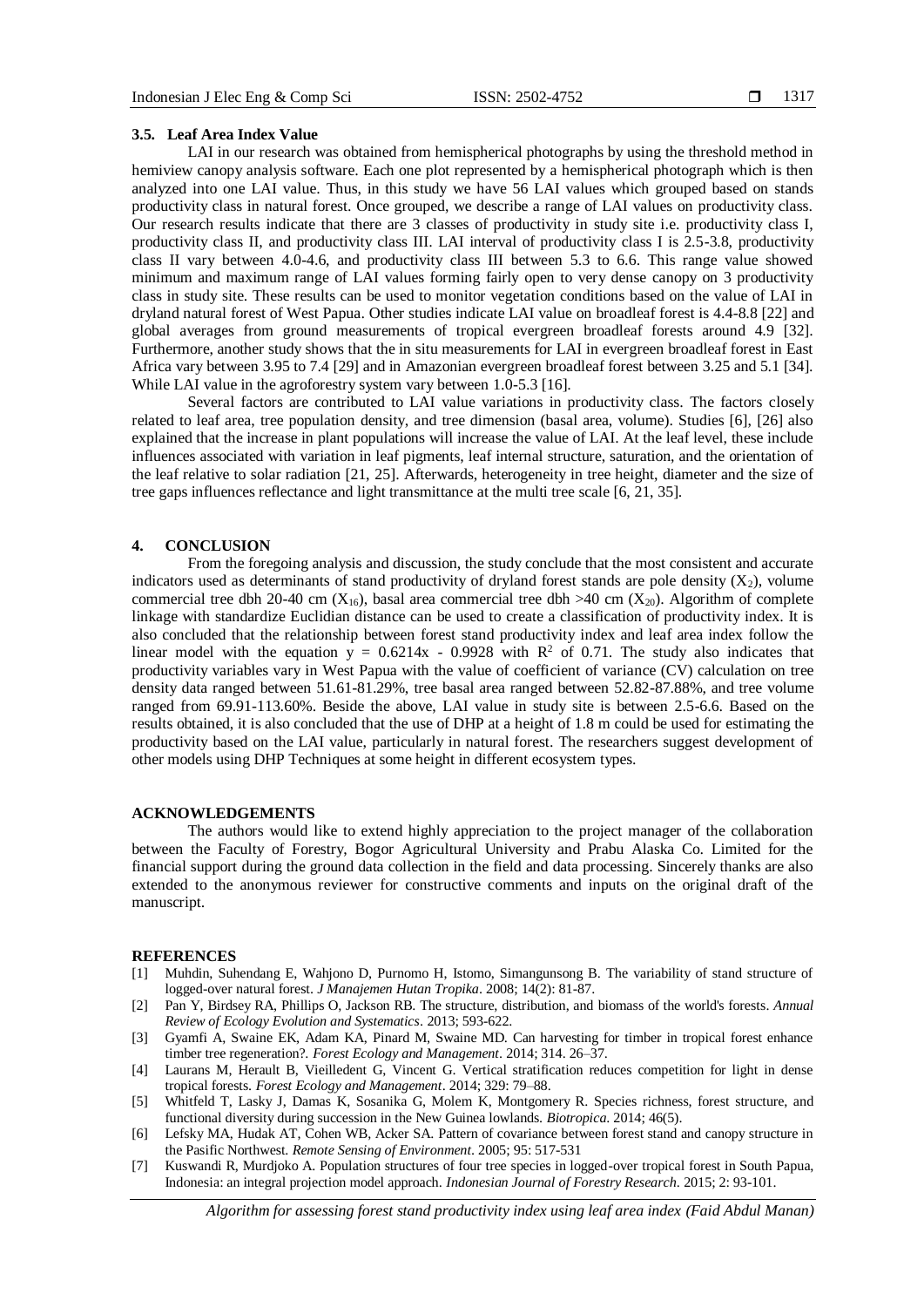- [8] Murdjoko A, Marsono D, Sadono R, Hadisusanto S. Population dynamics of pometia for the period of postselective logging in tropical rainforest, Southern Papua, Indonesia. *Biosaintifika: Journal of Biology & Biology Education*. 2016; 8.
- [9] Wahyuni S, Jaya INS, Puspaningsih N. Model for estimating above ground biomass of reclamation forest using unmanned aerial vehicles. *Indonesian Journal of Electrical Engineering and Computer Science*. 2016; 4(3): 586- 593.
- [10] Wahyuni NI, Kafiar Y. Species composition and structure of secondary forest at Nunuka, North Bolaang Mangondow. *Jurnal Wasian*. 2017; 4(1): 27-36.
- [11] Ibanez T, Keppel G, Baider C, Birkinshaw C, Culmsee H, Cordell S, Florens F, Franklin J, Giardina C, Gillespie T, Laidlaw M, Litton C, Martin T, Ostertag R, Parthasarathy N, Randrianaivo R, Randrianjanahary M, Rajkumar M, Rasingam L, Birnbaum P. Regional forcing explains local species diversity and turnover on tropical islands. *Global Ecology and Biogeography*. 2018. doi:10.1111/geb.12712.
- [12] Vincent J, Turner B, Alok C, Novotny V, Weiblen DG, Whitfeld T. Tropical forest dynamics in unstable terrain: a case study from New Guinea. *Journal of Tropical Ecology*. 2018; 1-19.
- [13] Kardika AJ, Jaya INS, Puspaningsih N, Mulia F. Growth-site quality assesment of nypa fruticans using unmanned aerial vehicles images: a case study in Kubu Raya Regency, West Kalimantan Proivnce. *Indonesian Journal of Electrical Engineering and Computer Science*. 2018; 9(2): 502-511.
- [14] Breda NJJ. Ground based measurement of leaf area index: a review of methods, instruments and current controversies. *J Exp. Bot*. 2003; 54(392): 2403-2417.
- [15] Smith ML, Anderson J, Fladeland M. Field measurement for forest carbon monitoring. *Forest Canopy Struct. Prop*. 2008; 15: 179-196.
- [16] Khairiah RN, Setiawan Y, Prasetyo LB, Prita AP. *Leaf area index in different type of agroforestry systems based on hemispherical photographs in Cidanau Watershed*. IOP Conf. Series: Earth and Environmental Science. Bogor, West Java. 2017; 54.
- [17] Thomas, Sean C, Winner WE. Leaf area index of an old growth Douglas-fir forest estimated from direct structural measurement in the canopy*. Can. J For. Res*. 2000; 30: 1922-1930.
- [18] Fownes JH, Harrington RA. Modelling growth and optimal rotations of tropical multipurpose trees using unit leaf rate and leaf area index. 1990; *J Appl. Ecol*. 27: 886-896.
- [19] Jarvis PG, Leverenz JW. Productivity of temperate, deciduos and evergreen forests. *Encyclopedia of Plant Physiology*. 1983; 12D: 234-280.
- [20] Fuentes S, Palmer AR, Taylor D, Zeppel M, Whitley R, Eamus D. An automated procedure for estimating the leaf area index (LAI) of woodland ecosystem using digital imaginery, Matlab programming and its aplication to an examination of the relationship between remotely sensed and field measurement of LAI. *Func. Plant. Biol*. 2008; 35:1070-1079.
- [21] Tang H, Dubayah R, Brolly M, Ganguly S, Zhang G. Large-scale retrieval of leaf area index and vertical foliage profile from the spaceborne waveform lidar (GLAS/ICEsat). *Remote Sensing of Environment*. 2014; 154: 8-18.
- [22] Turner D, Cohen W, Kennedy R, Fassnacht K, Briggs J. Relationships between leaf area index and Landsat TM spectral vegetation indices across three temperate zone sites. *Remote Sensing of Environment*. 1999; 70: 52-68.
- [23] Chianucci F. A note on estimating canopy cover from digital cover and hemispherical photography. *Silva Fennica*. 2015; 50.
- [24] Jarcuska B, Kucbel S, Jaloviar P. Comparison of output from two programmes for hemispherical image analysis: Gap Light Analyser and WinScanopy. *J For. Sci*. 2010; 56: 147-153.
- [25] Promis A, Gartner S, Butler-Manning D, Duran-Rangel C, Reif A, Cruz G, Hernandez L. Comparison of four different programs for the analysis of hemispherical photographs using parameters of canopy structure and solar radiation transmittance. *Waldokol Online*. 2011; 11: 19-33.
- [26] Liu J, Pattey E, Admiral S. Assesment of in situ crop LAI measurement using undirectional view digital photography. *Agric. For. Meteorol*. 2013; 169: 25-34.
- [27] Origo N, Calders K, Nightingale J, Disney M. Influence of levelling technique on the retrieval of canopy structural parameters from digital hemispherical photography. *Agric. For. Meteorol*. 2017; 237-238: 143-149.
- [28] Jaya INS, Kobayashi S. Classification of detailed forest cover types based upon the separability algorithm: a case study in the Yahiko Mountain and Shibata Forest Area*. Journal of The Remote Sensing Society of Japan*. 1995; 15(1): 40-53.
- [29] Kuswandi R, Sadono R, Supriyatno N, Marsono D. Diversity of stand structure in logged-over forest based on Papua biogeography. *J Manusia & Lingkungan*. 2015; 22(2): 151-159.
- [30] Kusmana C, Susanti S. Species composition and stand structure of natural forest in hutan pendidikan gunung walat, Sukabumi. *Jurnal Silvikultur Tropika*. 2016; 6(3).
- [31] Susanty FH, Suhendang E, Jaya INS, Kusmana C. Performance of dipterocarps forest base on stand structure model approach. *Jurnal Penelitian Hutan Tanaman*. 2013; 10(4): 185-199.
- [32] Wang Y, Ian Y, Zhang Y, El-Saleous N, Knyazikhin Y, Vermote E, Myneni RB. Investigation of product accuracy as a function of input and model uncertainties: Case study with SeaWiFS and MODIS LAI/FPAR algorithm. *Remote Sensing of Environment.* 2001; 78: 299–313.
- [33] Aragao LEOC, Shimabukuro YE, Espirito-Santo FDB, Williams M. Spatial validation of the collection 4 MODIS LAI product in eastern Amazonia. *IEEE Trans. Geosci. Remote Sens*. 2005; 43: 2526–2534.
- [34] Kraus T. Ground-Based Validation of the MODIS Leaf Area Index Product for East African Rain Forest Ecosystems. PhD Thesis. Erlangen: Universität Erlangen-Nürnberg Germany. 2008.